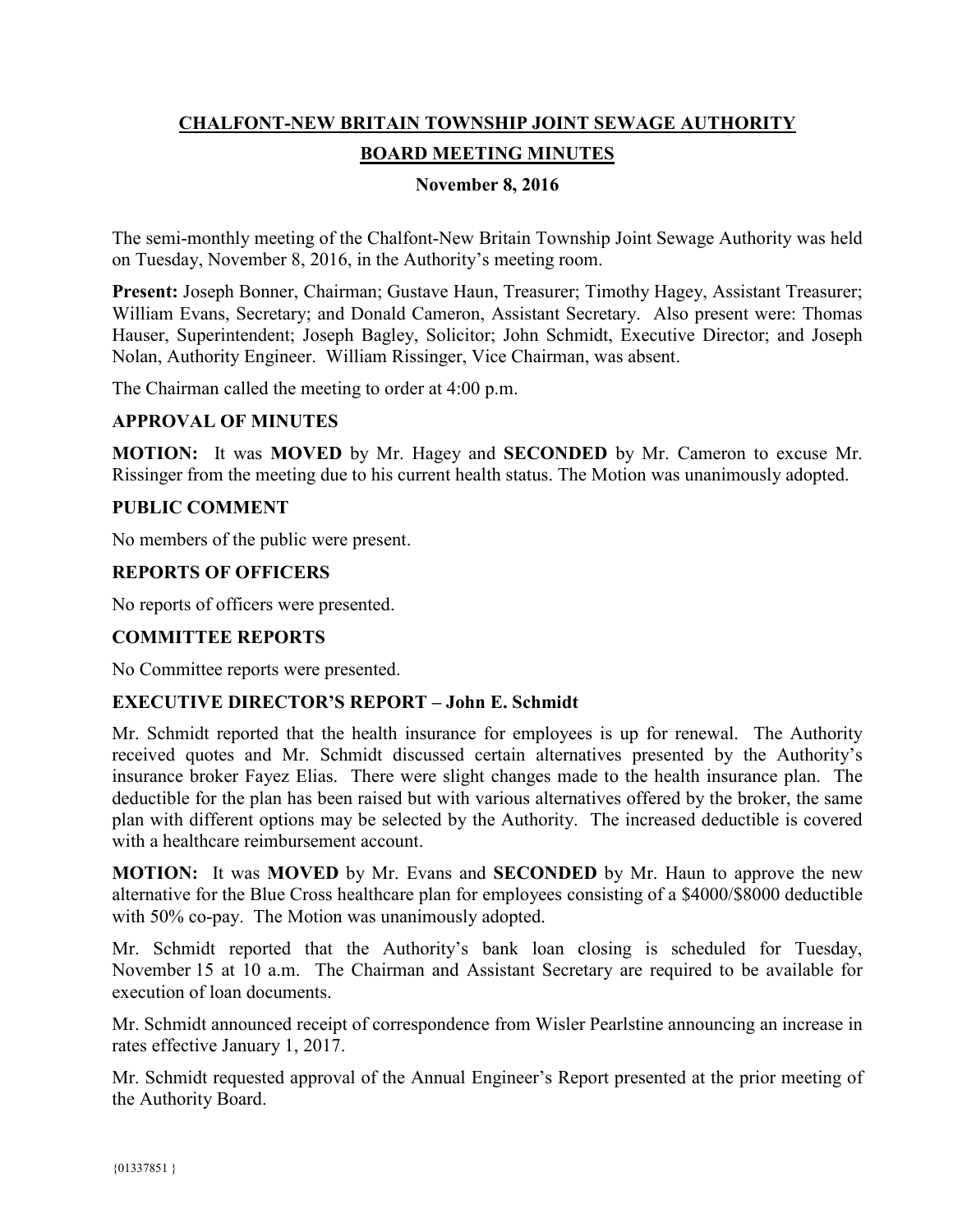**MOTION:** It was **MOVED** by Mr. Haun and **SECONDED** by Mr. Evans to approve the Annual Engineer's Report for 2016. The Motion was unanimously adopted.

Mr. Schmidt presented Escrow Account No. 86 of Select Properties for closure. This is the Barclay Road Project which has been taken over by Toll.

**MOTION:** It was **MOVED** by Mr. Hagey and **SECONDED** by Mr. Cameron to close Escrow Account No. 86. The Motion was unanimously adopted.

Mr. Schmidt reported that he had received documents from the Soccer Club regarding their application for an electrical permit for which more information was requested from the Club. A suggestion has been made to obtain a separate address for the soccer fields which would, presumably, aid the usage by GPS systems of people trying to locate the soccer fields.

Mr. Schmidt reported that a sign for the Authority is under construction The blockwork was installed by Authority personnel. Mr. Schmidt distributed a schematic of the sign to the Board for review.

Mr. Schmidt reported that an Authority banquet will be scheduled for January and discussed possible locations.

### **ENGINEER'S REPORT – Joseph Nolan, P.E.**

Mr. Nolan reported that construction of Phase III of the Expansion and Upgrade Project is continuing. The contractors are progressing. Mr. Nolan is satisfied with the pace of construction. Mr. Nolan reviewed the list of change orders with some modifications at the last meeting of the Authority. Mr. Nolan reviewed that the Board had previously approved undertaking a change order for \$187,000 (approximately) for two (2) roofs. That roof work is proposed to take place with additional changes which would add stormwater controls and a handicap ramp but would also eliminate certain items from the project. Another additional item is painting the interior of the digester tanks. There was a discussion regarding the interior of the digester tanks.

**MOTION:** It was **MOVED** by Mr. Hagey and **SECONDED** by Mr. Evans to authorize the additional work, including the two (2) roofs, for the approximate amount of \$165,000. The Motion was unanimously adopted.

Mr. Nolan presented Requisition No. 167 for Capital Expenditures in the amount of \$33,179.02 and he recommended approval.

**MOTION:** It was **MOVED** by Mr. Haun and **SECONDED** by Mr. Hagey to approve Requisition No. 167 for Capital Expenditures in the amount of \$33,179.02. The Motion was unanimously adopted.

Mr. Nolan next presented Requisition No. 210 for Capital Improvements in the amount of \$399,864.68, including payments to the Contractors involved in Phase III, and he recommended approval.

**MOTION:** It was **MOVED** by Mr. Hagey and **SECONDED** by Mr. Haun to approve Requisition No. 210 for Capital Improvements in the amount of \$399,864.68. The Motion was unanimously adopted.

There was a question regarding operation of the Plant in light of the 2016 Annual Engineer's Report. Mr. Nolan responded that the Plant is operating very well. Treatment effectiveness is operating very well.